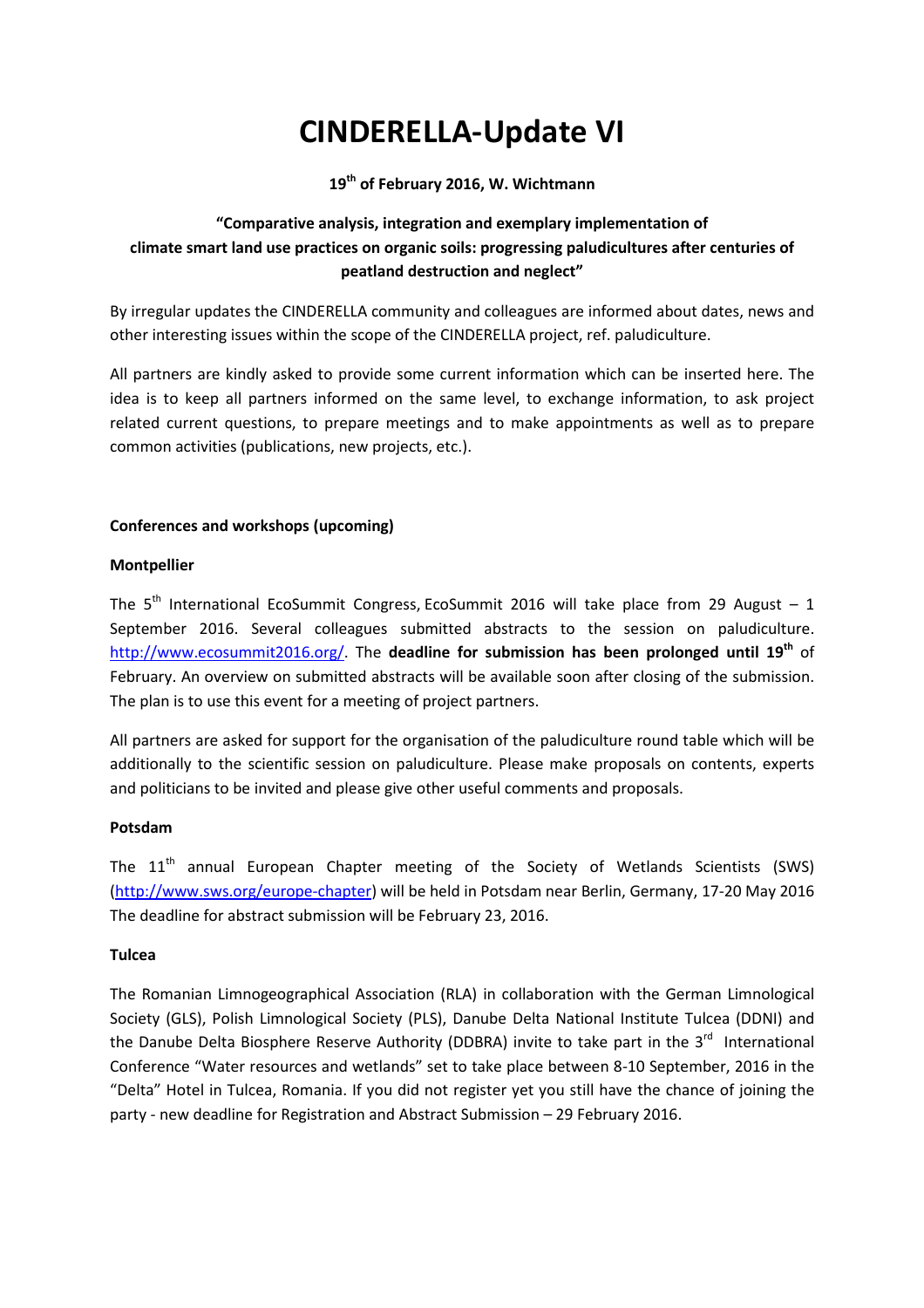# **Open call**

The FACCE -call ERA-Gas: "monitoring and Mitigation of GHG from Agri-and silviculture" has just been announced: https://www.faccejpi.com/FACCE-Joint-activities/ERA-GAS/ERA-GAS-call-preannouncement. Maybe this is interesting for some partners as a basis for further cooperation?

#### **News from the project**

# **Cinderella EU Legislation Initiative**

In December 2015 we started the initiative to raise attention for existing obstacles within the EU agricultural legislation hindering the implementation of paludiculture. We therefore drafted a letter to be addressed to the national ministries of agriculture. It contains the descriptions of obstacles and recommends solutions. We shared the draft with our partners (email 23.12.2015), asking for feedback.

With the Danish partners we have already agreed on the letter content. The letter is now being translated into Danish. The Dutch partners are in the process of incorporating other subjects (especially water retention and flood protection) into the draft. Please give us your feedback resp. recommendations soon as we want to discuss the ministries responses during our CINDERELLA meeting in May 2016. Will it be necessary in your opinion to translate the letter from English into your national language? Please contact: wendelin.wichtmann@uni-greifswald.de or laura.koelsch@paludikultur.de

#### **Typha harvest in polder Kamp**

In the polder Kamp near Anklam, Mecklenburg Vorpommern, Northeast Germany harvesting of Typha was planned to get biomass for cavity wall or blow in insulation. Aldert van Weeren, an investor from the Netherlands will use this material for the renovation of a holiday cottage nearby. First tests to harvest Typha with a thatch farmers harvestor did not operate. The mowing device worked rather well, but uptake and bundling of plants was not possible. The biomass from up to 1 ha then was started to be harvested by hand with some helpers mid of February.



Figure: Overview on harvesting site (left) and transport of big bags out of the field (right); A. Haberl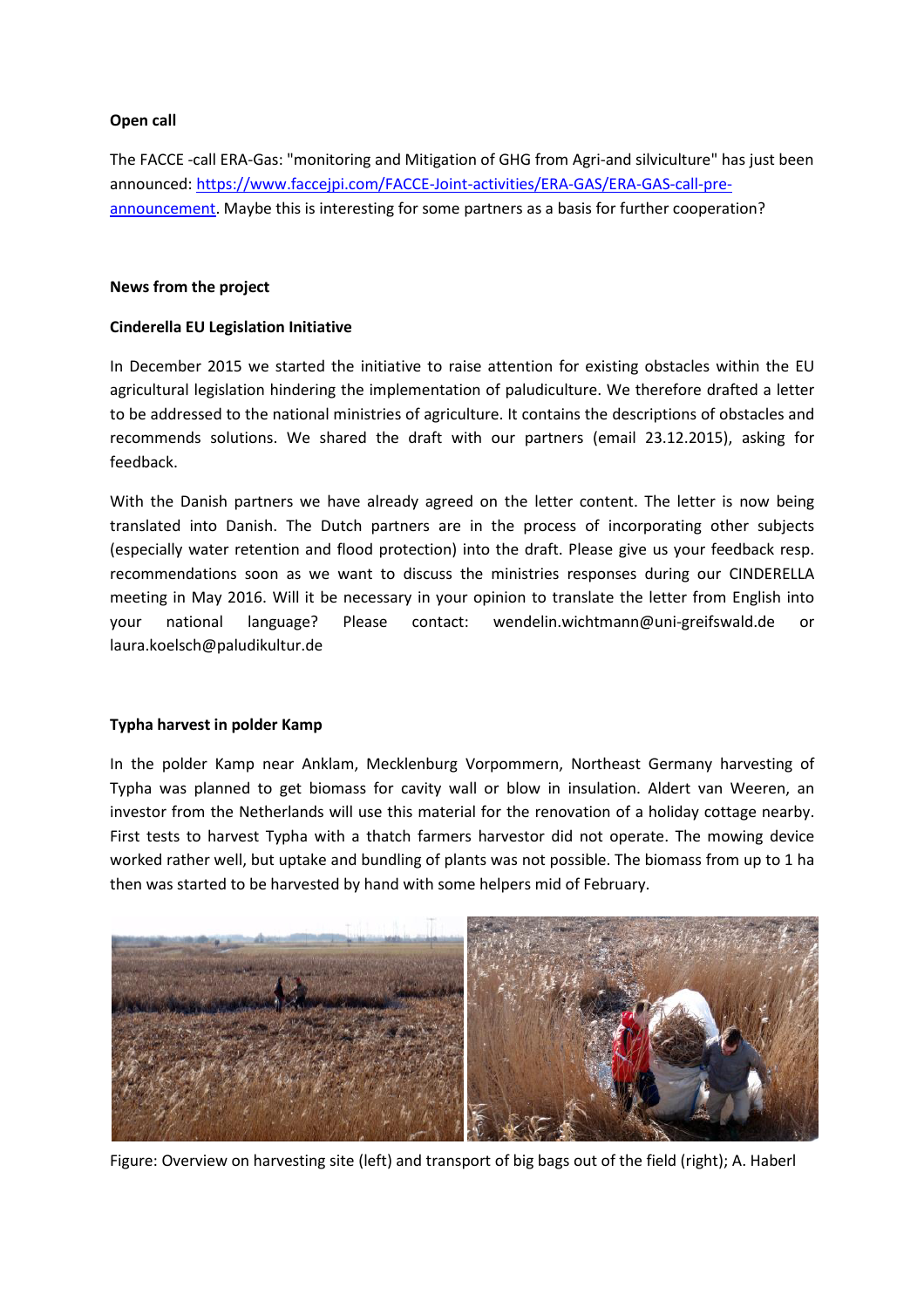#### **Seed experiments with Typha**

Some experiments on different methods for sowing Typha were conducted in the lab at Greifswald University. Best results of the seedling experiments with Typha angustifolia and Typha latifolia showed experiments with clay-prepared seeds on common substrate, normally used by gardeners. Both species did not grow very well on starter substrate. It took almost 10 weeks to get seedlings with approximately 10 cm height.

The cultivation experiment of Typha angustifolia in cooperation with a farmer in Ueckermünde (promoted by the Ostseestiftung) will be installed during spring. For that reason we will need to grow approximately 600 seedlings in Greifswald at the Botanical Garden. More information: Nora Köhn nk103053"@uni-greifswald.de and Claudia Oehmke <oehmke@paludikultur.de>



Figures: Seedlings from Typha angustifolia (left) and Typha latifolia (right); C. Oehmke

Christian Schroeder, Claudia Oehmke, Carla Lambertini and other project stuff participated in the Typha workshop in Nijmegen which was organized by colleagues from Radboud University on 13<sup>th</sup> of January. It was a very inspiring event with lot of exchange of practical and scientific experience. The workshop focused on results and experiences with Typha cultivation. The Greifswald team presented the experimental set-up of the Typha cultivation planned for this year in Ueckermünde and gave some information about the seedling experiments we have started in Greifswald (see above).

#### **Project meeting in Denmark**

It turned out that May would be a very good time to meet in Denmark (the weather is usually nice), Brian Sorell from Aarhus University now started planning for this project meeting. He proposed Week 21 (the week of 23rd-27th May). A timetable will be developed soon, clearly the main aim will be for the groups to present their progress so far. We could have meetings starting on Tuesday, allowing people to travel to Aarhus on Monday, and travel home on Wednesday via some wetlands and visit the Aarhus University research farm, where Cinderella experiments are conducted. That still leaves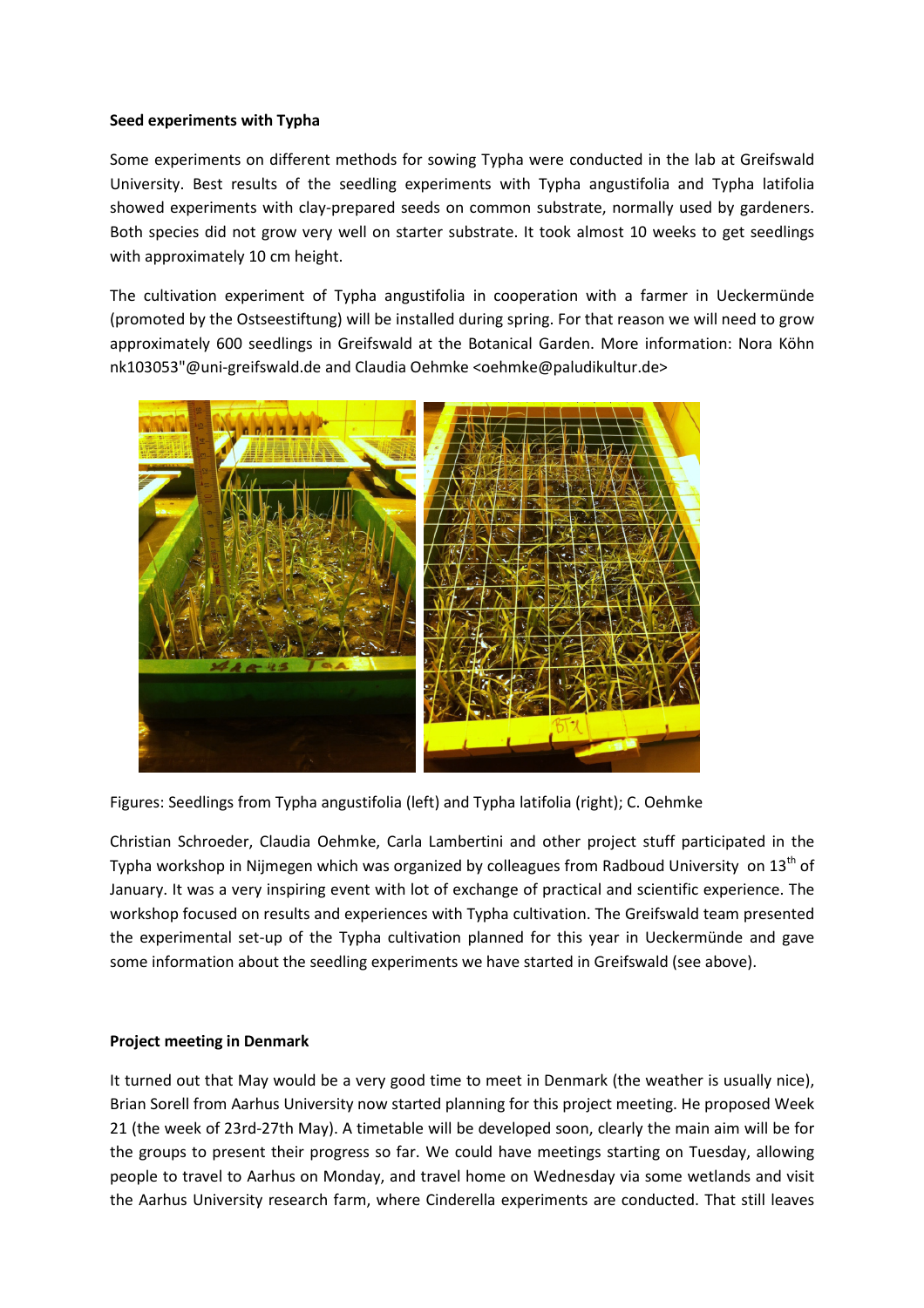Thursday in case anyone wants to stay longer to sample, or people wanting to come longer could also come earlier in the previous weekend if desired. Brian needs to confirm dates as soon as possible to be sure before the availability of a meeting location can be checked. The program will consider that several participants can leave to the Netherlands already on 26<sup>th</sup> evening to take part in the retirement event of Ab Grootjans.

#### **Recent publications where members from Greifswald Mire Centre are involved**

- Artz, R., Saunders, M., Yeluripati, J., Chapman, S., Moxley, J., Malcolm, H. & Couwenberg, J. (2015). Implications for longer-term policy and implementation into the AFOLU Inventory of the IPCC 2013 Supplement to the 2006 Guidelines: Wetlands. ClimateXChange - Scotland's Centre of Expertise on Climate Change Research and Policy, 53 p.
- Banwart, S.A., Black, H., Cai, Z., Gicheru, P., Joosten, H., Victoria, R., Milne, E., Noellemeyer, E. & Pascual, U. 2015. Executive summary. In: Banwart, S. A., Noellemeyer, E., Milne, E., eds. Soil Carbon: Science, management and policy for multiple benefits. SCOPE Series Vol. 71. CABI, Wallingford, UK, pp. xxi-xxvii
- Banwart, S.A., Black, H., Cai, Z., Gicheru, P., Joosten, H., Victoria, R., Milne, E., Noellemeyer, E. & Pascual, U. 2015. The global challenge for soil carbon. In: Banwart, S. A., Noellemeyer, E., Milne, E., eds. Soil Carbon: Science, management and policy for multiple benefits. SCOPE Series Vol. 71. CABI, Wallingford, UK, pp. 1-9.
- Barthelmes, A., Ballhorn, U. & Couwenberg, J. 2015. Consulting Study 5: Practical guidance on locating and delineating peatlands and other organic soils in the tropics. The High Carbon Stock Science Study 2015, 120 p.
- Barthelmes, A., Couwenberg, J., Risager, M., Tegetmeyer, C. & Joosten, H. 2015. Peatlands and climate in a Ramsar context - A Nordic-Baltic perspective. TemaNord 2015:544. Nordic Council of Ministers, 244 p.
- Bonn, A., Berghöfer, A., Couwenberg, J., Drössler, M., Jensen, R., Kantelhardt, J., Luthardt, V., Permien, T., Röder, N., Schaller, L., Schweppe-Kraft, B., Tanneberger, F., Trepel, M. & Wichmann, S. 2015. Klimaschutz durch Wiedervernässung von kohlenstoffreichen Böden. In: Hartje, V., Wüstemann, H. & Bonn, A. (eds.): Naturkapital und Klimapolitik – Synergien und Konflikte. Technische Universität Berlin, Helmholtz-Zentrum für Umweltforschung – UFZ. Berlin, Leipzig, pp. 124-147.
- Camarsa, G., Toland, J., Hudson, T., Nottingham, S., Jones, W., Eldridge, J., Severon, M., Rose, C., Sliva, J., Joosten, H. & Thévignot, C. 2015. LIFE and climate change mitigation. Publications Office of the European Union, Luxembourg, 90 p.
- de Klerk, P., Couwenberg, J. & Joosten, H. 2015. Pollen and macrofossils attributable to Fagopyrum in western Eurasia prior to the late Medieval: an intercontinental mystery, Palaeogeography, Palaeoclimatology, Palaeoecology 440: 1-21. doi: 10.1016/j.palaeo.2015.08.024
- Dommain, R., Cobb, A. R., Joosten, H., Glaser, P.H., Chua, Amy F. L., Gandois, L., Kai, F.-M., Noren, A., Salim, K. A., Su'ut, N. S. H. & Harvey, C. F. (2015). Forest dynamics and tip-up pools drive pulses of high carbon accumulation rates in a tropical peat dome in Borneo (Southeast Asia). J. Geophys. Res. Biogeosci., 120, doi:10.1002/2014JG002796.
- Funk, R. Pascual, U., Joosten, H., Duffy, C., Pan, G., la Scala, N., Gottschalk, P., Banwart, S.A., Batjes, N., Cai, Z., Six, J. & Noellemeyer, E. 2015. From potential to implementation: an innovation framework to realise the benefits of soil carbon. In: Banwart, S. A., Noellemeyer, E., Milne, E., eds. Soil Carbon: Science, management and policy for multiple benefits. SCOPE Series Vol. 71. CABI, Wallingford, UK, pp. 47-59.
- Gao, Y. & Couwenberg, J. 2015. Carbon accumulation in a permafrost polygon peatland: steady longterm rates in spite of shifts between dry and wet conditions. Global Change Biology 21: 803– 815.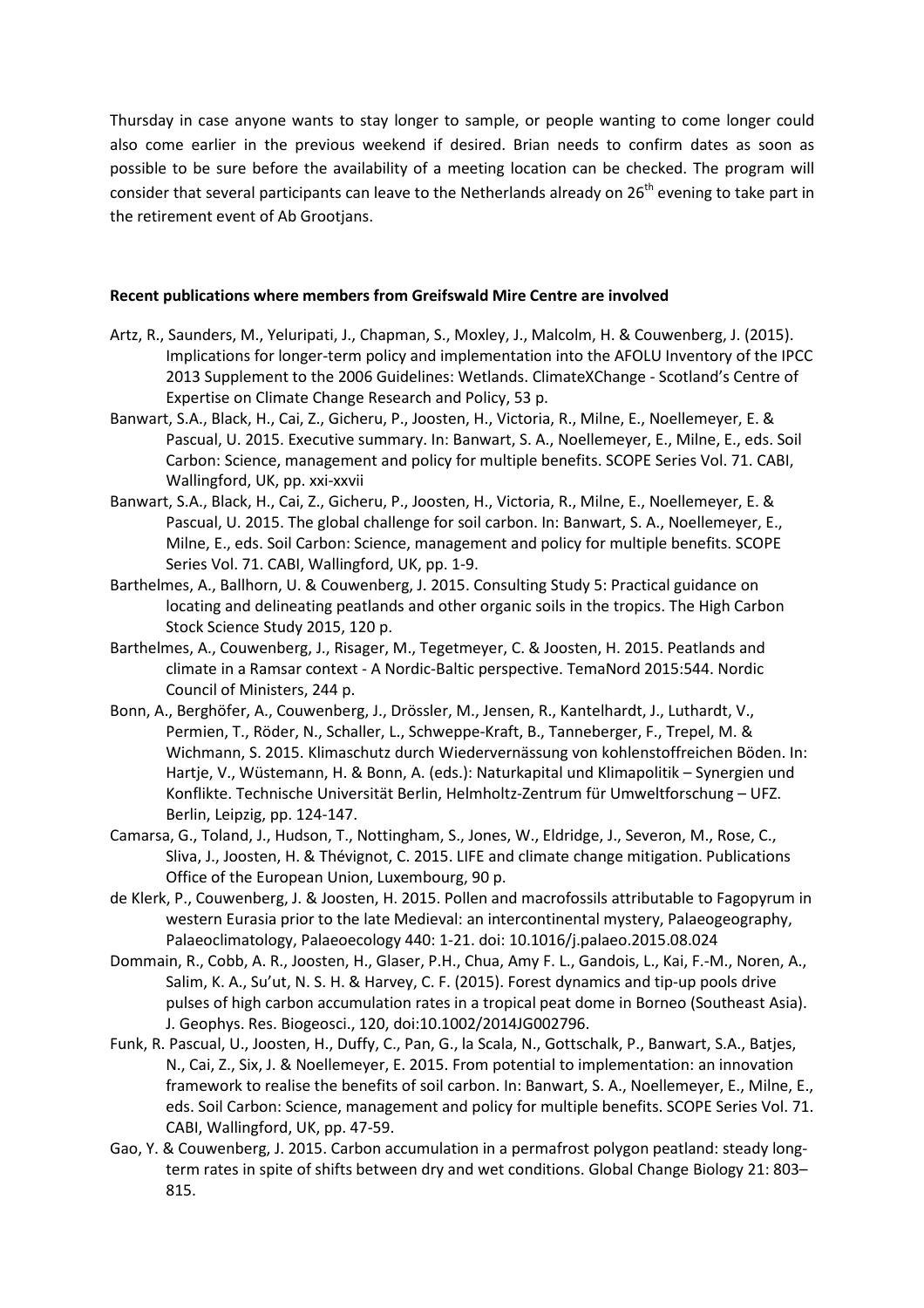- Grootjans, A.P., Jansen, A.J.M., de Hullu, P.C., Joosten, H., Bootsma, A. & Grundling, P.-L. 2015. In search of spring mires in Namibia: the Waterberg area revisited. Mires and Peat 15: Art. 10. (Online: http://www.mires-and-peat.net/pages/volumes/map15/map1510.php)
- Grootjans, A.P., Janssen, A.J.M. & Joosten, J.H.J. 2015. Bargerveen Externe audit 2014. Staatsbosbeheer, 58 p.
- Joosten, H. 2015. Current soil carbon loss and land degradation globally where are the hotspots and why there? In: Banwart, S. A., Noellemeyer, E., Milne, E., eds. Soil Carbon: Science, management and policy for multiple benefits. SCOPE Series Vol. 71. CABI, Wallingford, UK, pp. 224-234.
- Joosten, H. 2015 Peatlands, climate change mitigation and biodiversity conservation. An issue brief on the importance of peatlands for carbon and biodiversity conservation and the role of drained peatlands as greenhouse gas emission hotspots. Nordic Council of Ministers, 16 p.
- Joosten, H., Berghöfer, A., Couwenberg, J., Dietrich, K., Holsten, B., Permien, T., Schäfer, A., Tanneberger, F., Trepel, M. & Wahren, A. 2015. Die neuen MoorFutures® - Kohlenstoffzertifikate mit ökologischen Zusatzleistungen. Natur und Landschaft 90: 170-175.
- Joosten, H., Brust, K., Couwenberg, J., Gerner, A., Holsten, B., Permien, T., Schäfer, A.,Tanneberger, F., Trepel, M. & Wahren, A. 2015. MoorFutures® Integration of additional ecosystem services (including biodiversity) into carbon credits – standard, methodology and tranferability to other regions. BfN Skripten 407, Bundesamt für Naturschutz, Bonn, 119 p.
- Joosten, H., Gaudig, G., Krawczynski, R., Tanneberger, F., Wichmann, S. & Wichtmann, W. 2015. Managing soil carbon in Europe: paludicultures as a new perspective for peatlands. In: Banwart, S. A., Noellemeyer, E., Milne, E., eds. Soil Carbon: Science, management and policy for multiple benefits. SCOPE Series Vol. 71. CABI, Wallingford, UK, pp. 297-306.
- Kloskowski, J., Tanneberger, F., Marczakiewicz, P.,Wiśniewska, A. & Choynowska, A. 2015. Optimal habitat conditions for the globally threatened Aquatic Warbler *Acrocephalus paludicola* in eastern Poland and their implications for fen management. Ibis DOI: 10.1111/ibi.12247
- Krebs, M., Gaudig, G., Wichmann, S. & Joosten, H. 2015. Torfmooskultivierung: Moorschutz durch Moornutzung. Telma Beiheft 5: 59-70.
- Minke, M., Augustin, J., Burlo, A., Yarmashuk, T., Chuvashova, H., Thiele, A., Freibauer, A., Tikhonov, V. & Hoffmann, M. 2015. Water level, vegetation composition and plant productivity explain greenhouse gas fluxes in temperate cutover fens after inundation. Biogeosciences Discuss. 12, 17393–17452
- Milne, E., Banwart, S. A., Noellemeyer, E., Abson, D. J., Ballabio, C., Bampa, F., Bationo, A., Batjes, N. H., Bernoux, M., Bhattacharyya, T., Black, H., Buschiazzo, D. E., Cai, Z., Cerri, C. E., Cheng, K., Compagnone, C., Conant, R., Coutinho, H. L.C., de Brogniez, D., de Carvalho Balieiro, F., Duffy, C., Feller, C., Fidalgo, E.C.C., Figueira da Silva, C., Funk, R., Gaudig, G., Gicheru, P. T., Goldhaber, M., Gottschalk, P., Goulet, F., Goverse, T., Grathwohl, P., Joosten, H., Kamoni, P. T., Kihara, J., Krawczynski, R., La Scala Jr, N., Lemanceau, P., Li, L., Li Z., Maron, P.-A., Martius, C., Melillo, J., Montanarella, L., Nikolaidis, N., Nziguheba, G., Pan, G., Pascual, U., Paustian, K., Piñeiro, G., Powlson, D., Quiroga, A., Richter, D., Sigwalt, A., Six, J., Smith, J., Smith, P., Stocking, M., Tanneberger, F., Termansen, M., van Noordwijk, M., van Wesemael, B., Vargas, R., Victoria, R. L., Waswa, B., Werner, D., Wichmann, S., Wichtmann, W., Zhang, X., Zhao, Y., Zheng, J. & Zheng, J. 2015. Soil carbon, multiple benefits. Environmental Development 13: 33–38.
- Mrotzek, A. 2015: Paläobotanische Untersuchungen zur Vegetationsgeschichte der Insel Vilm. Gehlhar, U. & Knapp, H.D. (ed.): Erste Ergebnisse der Naturwaldforschung im Naturwaldreservat Insel Vilm, BfN-Skripten 390, Bonn-Bad Godesberg, 53-73.
- Muster, C., Gaudig, G., Krebs, M. & Joosten, H. 2015. Sphagnum farming: the promised land for peat bog species? Biodiversity and Conservation 24: 1989-2009.
- Nguyen, T.D., de Klerk, P. & Joosten, H. 2015. Presence of *Camptotheca* in the Red River Delta (North Vietnam) during the Holocene revealed by palynological studies. European Journal of Medicinal Plants 5: 260-271.